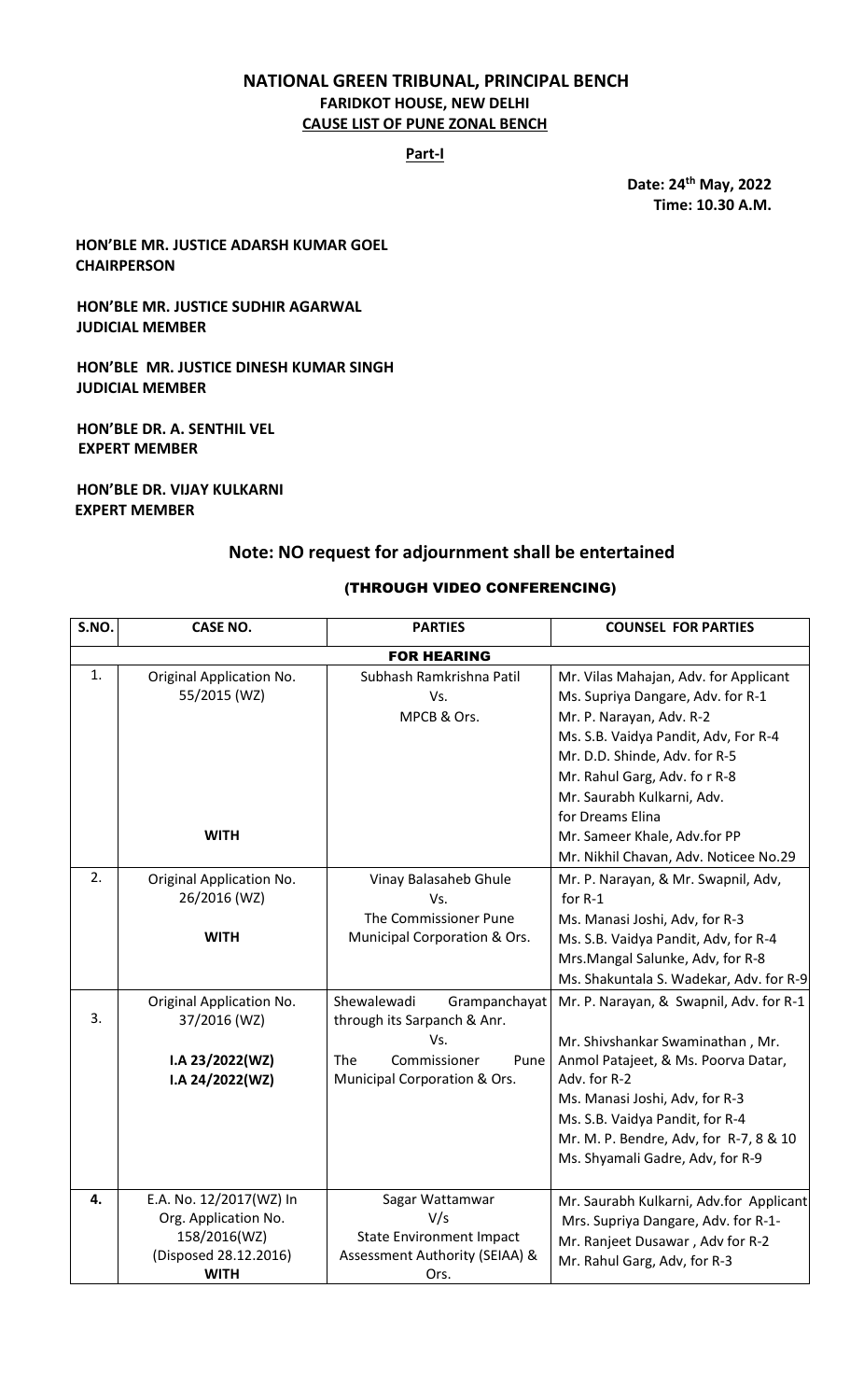| 5.<br>6. | E.A. No. 13/2017(WZ)<br>In<br>Org. Application No.<br>159/2016(WZ)<br>(Disposed 28.12.2016)<br><b>WITH</b><br>E.A. No. 14/2017(WZ)<br>In | Atul Labshetwar<br>V/s<br><b>State Environment Impact</b><br>Assessment Authority (SEIAA) &<br>Ors.<br>Mr. Vishal Parab<br>V/s | Mr. Saurabh Kulkarni, Adv.for Applicant<br>Mrs. Supriya Dangare, Adv. for R-1-<br>Mr. Ranjeet Dusawar, Adv for R-2<br>Mr. Rahul Garg, Adv, for R-3<br>Mr. Saurabh Kulkarni, Adv.for Applicant<br>Mrs. Supriya Dangare, Adv. for R-1- |
|----------|------------------------------------------------------------------------------------------------------------------------------------------|--------------------------------------------------------------------------------------------------------------------------------|--------------------------------------------------------------------------------------------------------------------------------------------------------------------------------------------------------------------------------------|
|          | Org. Application No.<br>160/2016(WZ)<br>(Disposed 28.12.2016)                                                                            | <b>State Environment Impact</b><br>Assessment Authority (SEIAA) &<br>Ors.                                                      | Mr. Ranjeet Dusawar, Adv for R-2<br>Mr. Rahul Garg, Adv, for R-3                                                                                                                                                                     |
|          |                                                                                                                                          | CASE AT SR. No. 07 WILL BE TAKEN UP FOR HEARING ON 25.05.2022                                                                  |                                                                                                                                                                                                                                      |
| 7.       |                                                                                                                                          | <b>Gram Panchayat of Village</b>                                                                                               | Mr. Asim Sarode, Adv, for Applicant                                                                                                                                                                                                  |
|          | EA No 10/2017 (WZ)                                                                                                                       | Nilaj                                                                                                                          | Ms. S.B. Vaidya Pandit, Adv, for R-1                                                                                                                                                                                                 |
|          | In<br>OA No 172/2016(WZ)                                                                                                                 | Vs<br>The District Collecor Bhandara                                                                                           | & 2<br>Ms. Supriya Dangare, Adv, for R-3                                                                                                                                                                                             |
|          |                                                                                                                                          | & Ors                                                                                                                          |                                                                                                                                                                                                                                      |
|          |                                                                                                                                          | CASES AT SR. No. 08 to 12 WILL BE TAKEN UP FOR HEARING ON 05.07.2022                                                           |                                                                                                                                                                                                                                      |
| 8.       |                                                                                                                                          |                                                                                                                                | Mr. Nikhil Nayyar, Mr. T. V. S.                                                                                                                                                                                                      |
|          |                                                                                                                                          | Ajay Shivajirao Bhosale & Ors.                                                                                                 | Sreyas, Mr. Sangramsingh R.<br>Bhonsle, Mr. Siddharth A. Mehta<br>and Ms. Samridhi S. Jain, Advs. for<br>Appellant                                                                                                                   |
|          | Appeal No.<br>58/2015(WZ)                                                                                                                | Vs                                                                                                                             | Mr. Rahul Garg, Advocate for                                                                                                                                                                                                         |
|          |                                                                                                                                          | MOEF & Ors.                                                                                                                    | MoEF&CC                                                                                                                                                                                                                              |
|          |                                                                                                                                          |                                                                                                                                | Mr. Yashraj Singh Deora, Ms Swati<br>Kamat Wagh and Mr. Shivshankar<br>Swaminathan, Advocates for<br>Respondent No. 4                                                                                                                |
| 9.       | Appeal No 59/2015 (WZ)                                                                                                                   | Dwarkanath Nmadeo Patil                                                                                                        | Ms. Dipti Khule, Adv, for Applicant                                                                                                                                                                                                  |
|          | MA No 23/2016 (WZ)                                                                                                                       | Vs                                                                                                                             | Mr. Rahul Garg, Adv. R-1<br>Mr. D. M. Gupte, Adv. R-2 & 3                                                                                                                                                                            |
|          |                                                                                                                                          | MoEF&CC & Ors                                                                                                                  | Ms. Supriya Dangare, Adv. for MPCB                                                                                                                                                                                                   |
|          |                                                                                                                                          |                                                                                                                                | & Env.Dept.                                                                                                                                                                                                                          |
|          |                                                                                                                                          |                                                                                                                                | Mr. Saket Mone, Adv, for R-14                                                                                                                                                                                                        |
| 10.      | MA No 80/2015 (WZ)                                                                                                                       | <b>Bhausaheb Kulat</b>                                                                                                         | Mr. Vinod D. Ambad, Adv. for                                                                                                                                                                                                         |
|          | In                                                                                                                                       | <b>Vs</b>                                                                                                                      | Applicant<br>Mr. Ajay & Mr. V. Mahajan, Advs. for                                                                                                                                                                                    |
|          | OA No 09/2013 (THC) (WZ)                                                                                                                 | State of Maharashtra & Ors                                                                                                     | Municipal Corporation, Ahmednagar                                                                                                                                                                                                    |
|          |                                                                                                                                          |                                                                                                                                | Ms. Supriya Dangare, Adv. for MPCB                                                                                                                                                                                                   |
| 11.      | Appeal No.                                                                                                                               | Anil Tharthare                                                                                                                 | Mr. Rajesh Dabholkar, Adv for                                                                                                                                                                                                        |
|          | 22/2016(WZ)                                                                                                                              | V/s                                                                                                                            | Applicant                                                                                                                                                                                                                            |
|          | M.A. No. 198/2016(WZ) &                                                                                                                  | The Secretary, Environment                                                                                                     | M/s Utangale & Co., R-4<br>Adv. Anushree Chaudhari for R-5                                                                                                                                                                           |
|          | M.A. No. 199/2016(WZ)                                                                                                                    | Dept. State Of Maharashtra &                                                                                                   | Adv. Saket Mone for R-6                                                                                                                                                                                                              |
|          | <b>WITH</b>                                                                                                                              | Ors.                                                                                                                           | Adv. Suneet Tyagi for R-7                                                                                                                                                                                                            |
| 12.      | Appeal No.                                                                                                                               |                                                                                                                                | Applicant in person                                                                                                                                                                                                                  |
|          | 23/2016(WZ)                                                                                                                              | Vasundhara Sanwardhan Trust                                                                                                    | M/s Utangale & Co., R-4                                                                                                                                                                                                              |
|          | M.A. No. 196/2016<br>&                                                                                                                   | V/s<br>Secretary, Envt. Dept., State                                                                                           | Adv. Anushree Chaudhari for R-5<br>Adv. Saket Mone for R-6                                                                                                                                                                           |
|          | M.A. No. 197/2016                                                                                                                        | Of Maharashtra & Ors.                                                                                                          | Adv. Suneet Tyagi for R-7                                                                                                                                                                                                            |
|          |                                                                                                                                          |                                                                                                                                | Adv. D.M Gupte for R-10                                                                                                                                                                                                              |
|          |                                                                                                                                          | CASES AT SR. No. 13 to 18 WILL BE TAKEN UP FOR HEARING ON 06.07.2022                                                           |                                                                                                                                                                                                                                      |
| 13.      | Appeal No.<br>47/2016(WZ)                                                                                                                | Mr. Domnic Almeida & Anr.<br>V/s                                                                                               | Sangramsingh Bhonsle, Arti<br>Bhonsle Adv. for Appellant                                                                                                                                                                             |
|          |                                                                                                                                          | The Member Secy., GCZMA                                                                                                        | F.M. Mesquita, Adv. for R.1                                                                                                                                                                                                          |
|          |                                                                                                                                          |                                                                                                                                | Anand Kulkarni, Adv. for R.2                                                                                                                                                                                                         |
| 14.      | Appeal No.                                                                                                                               | Mrs. Linet Nunes                                                                                                               | S. Desai, Adv. for Applicant.                                                                                                                                                                                                        |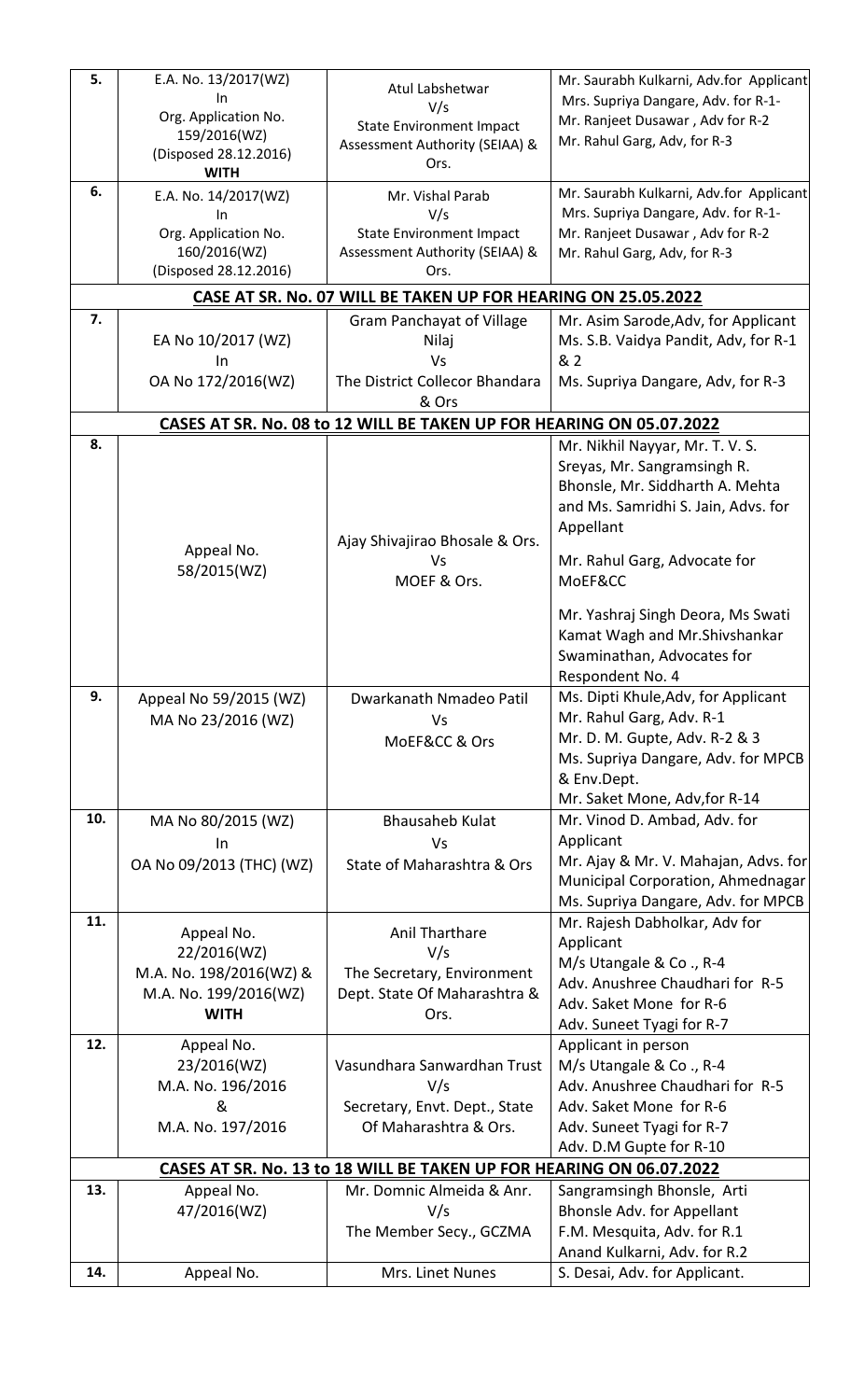|     | 48/2016 (WZ)                                   | V/s                                                                        | F.M. Mesquita, Adv. for R.1.                                                                                                                                                                                       |
|-----|------------------------------------------------|----------------------------------------------------------------------------|--------------------------------------------------------------------------------------------------------------------------------------------------------------------------------------------------------------------|
|     | M.A.No.212/2016(WZ)                            | GCZMA & Ors                                                                | Jayant Kalbhor, Adv. for R. 7.                                                                                                                                                                                     |
| 15. | EA No 16/2017 (WZ)<br>In.<br>OA No 54/2016(WZ) | Gaurav Nevatia<br>Vs.<br>Madhuli C HS Ltd & Ors                            | Mr. Asim Sarode, Adv, for Applicant<br>Mr. R.B. Mahabal, Adv, for R-1 & 2<br>Ms. Supriya Dangare, Adv, for R-4<br>J.S. Wad & Co, Adv, for R-6                                                                      |
| 16. | Original Application No.                       | Kashinath Gaude & Ors.                                                     | Ms. Sreeja Chakraborty, Purna                                                                                                                                                                                      |
|     | 45/2017(WZ)                                    | V/s                                                                        | Venkatesh, Advocates for the                                                                                                                                                                                       |
|     |                                                | The Forest Department, Goa &                                               | Applicant.                                                                                                                                                                                                         |
|     |                                                | Ors.                                                                       | Dhiraj V. Phere, Adv. for 7, 9 & 10.                                                                                                                                                                               |
| 17. | Appeal No.<br>116/2017(WZ)<br>M.A. No. 22/2018 | Tanaji Gambhire<br>V/s<br>Union of India through its Secy.,<br>MoEF & Ors. | Mr. Nitin Lonkar & Sonali Suryawanshi,<br>Adv. for Applicant<br>Mr. Miling Mahajan, Adv, for R-1 & 2<br>Mr. D. M. Gupte, Adv, for R-3, 4 & 5<br>Mrs. Mansi Joshi, Adv, for R-6<br>Mr. Nitin Deshpande, Adv for R-7 |
| 18. | Original Application No.                       | Lopinho Xavier & Ors.                                                      | Anamika Gode, Adv. for Applicant.                                                                                                                                                                                  |
|     | 130/2017(WZ)                                   | V/s                                                                        | Mukesh Zende, Sachin Harsule,                                                                                                                                                                                      |
|     |                                                | State of Goa & Ors.                                                        | Nilesh Wanjale, MGK Legal,                                                                                                                                                                                         |
|     |                                                |                                                                            | Advocates for R.5                                                                                                                                                                                                  |

# **NATIONAL GREEN TRIBUNAL (WESTERN ZONE BENCH) NEW ADMINISTRATIVE BUILDING, 1ST FLOOR, B WING, CAMP, PUNE**

**PUNE Part-II**

# **Time: Tentatively 2:30 PM onwards or after the matters of above Bench.**

### **HON'BLE MR. JUSTICE DINESH KUMAR SINGH JUDICIAL MEMBER**

### **HON'BLE DR. VIJAY KULKARNI EXPERT MEMBER**

# **THROUGH PHYSICAL HEARING (WITH HYBRID OPTION)**

| S.NO.                                                                | <b>CASE NO.</b>          | <b>PARTIES</b>                       | <b>COUNSEL FOR PARTIES</b>          |  |
|----------------------------------------------------------------------|--------------------------|--------------------------------------|-------------------------------------|--|
|                                                                      |                          | <b>FOR ADMISSION</b>                 |                                     |  |
| 1.                                                                   | Org. Application No.     | <b>Common Bio-Medical Waste</b>      | Mr. Maheshwar Anand Parab, Adv for  |  |
|                                                                      | 51/2022(WZ)              | <b>Treatment Facility Operators</b>  | Applicant                           |  |
|                                                                      |                          | Association                          |                                     |  |
|                                                                      |                          | V/s                                  |                                     |  |
|                                                                      |                          | <b>Maharashtra Pollution Control</b> |                                     |  |
|                                                                      |                          | Board & Ors.                         |                                     |  |
| <b>FOR HEARING/DIRECTION</b>                                         |                          |                                      |                                     |  |
| CASES AT SR. No. 02 to 05 WILL BE TAKEN UP FOR HEARING ON 10.08.2022 |                          |                                      |                                     |  |
| 2.                                                                   | EA No 04/2018 (WZ)       | The Colva Civic & Consumer           | Ms. Jutith Almeida, Adv, for        |  |
|                                                                      | In.<br>OA No 44/2015(WZ) | Forum                                | Applicant                           |  |
|                                                                      |                          | Vs                                   | Ms. Fawia Mesquita, Adv, for R-1 to |  |
|                                                                      |                          | GCZMA & Ors                          | 3                                   |  |
| 3.                                                                   | Org. Application No.     | Mr. Ajay Jayvantrao Bhosale          | Mr. Nitin Lonkar, Ms. Sonali R.     |  |
|                                                                      | 65/2019(WZ)              | V/s                                  | Suryavanshi, Advocate for Applicant |  |
|                                                                      | (I.A. No. 102/2019)      | Union of India Through Secretary &   |                                     |  |
|                                                                      |                          | Ors.                                 | Ms. Mansi Joshi, Adv, for R-6 & 7   |  |
|                                                                      |                          |                                      | Adv. Rahul Garg, for R-9 to 11-PMC  |  |
|                                                                      |                          |                                      | Mr. R. B Mahabal, Adv.for Brahma    |  |
|                                                                      |                          |                                      | Corp. Ltd.                          |  |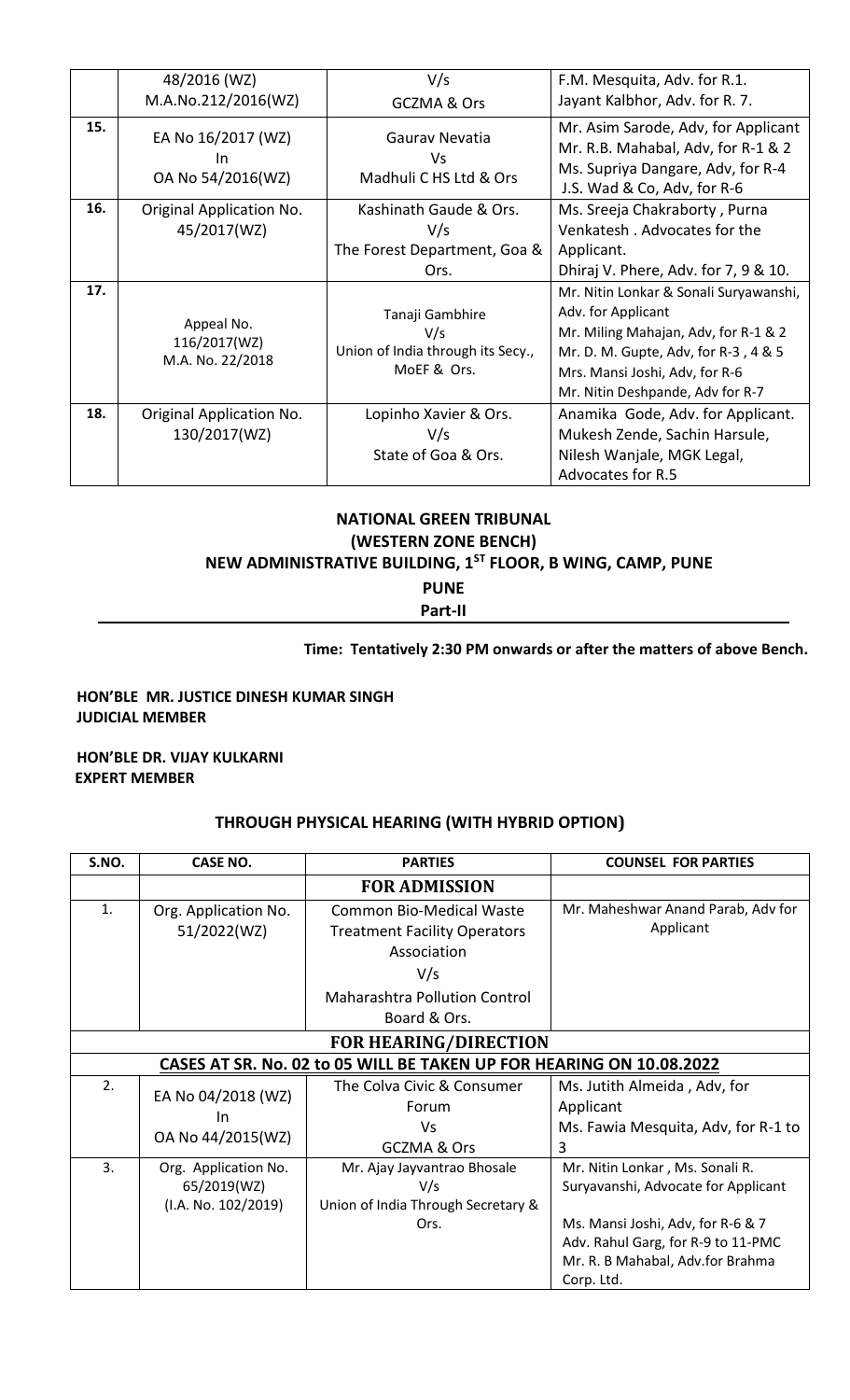| Mr. T.N. Subramanian with Mr. Saket<br>Mone Adv. for R-13<br>The Colva Civic & Consumer Forum<br>4.<br>Org. Application No.<br>Mr. Ritwick Dutta, Mr. Rahul<br>102/2019(WZ)<br>Through its Secy.<br>Choudhary, Advs. for Applicant<br>V/s<br>Ms.FawiaM.Mesquita, Mr.Anuj<br>State of Goa Through the Chief<br>JainAdvs.forR-1&2 (GCZMA)<br>Secretary & Ors.<br>Mr. Saurabh Kulkarni, Advs. for R-3<br>5.<br>M.A.<br>The State of Maharashtra<br>Shakuntala Wadekar, Adv. for<br>No.78/2018(WZ)<br>Through its Secretary, WRD<br>Applicant.<br>V/s<br>In<br>Appeal No.<br>Sarang Yadvadkar & Ors.<br>25/2014(WZ)<br>(Disposed 03-02-16)<br>CASES AT SR. No. 06 to 10 WILL BE TAKEN UP FOR HEARING ON 12.08.2022<br>Appeal No.12/2020(WZ)<br>Sarang Yadwadkar & 1 Anr.<br>Mr. Ritwick Dutta & Mrs. Kanika Sood,<br>6<br>(I.A. No. 17/2020 &<br>V/s<br>Advocates Mr. Sarang Yadwadkar,<br>I.A. No. 06/2022)<br>Ms Pune Municipal Coporation<br>Appellant-in-person<br>Thorough the Commissioner PMC &<br>4 Ors.<br>Mr. Pralhad D. Paranjape, Advocate<br>for R-1 (PMC)<br>Mr. D. M. Gupte, Advocate for R-4<br>(MoEF&CC)<br>$\overline{7}$<br>Original Application No.<br>Ashok Shrimali<br>Mr. Sanjay Upadhyay & Mr. Salik<br>V/s<br>02/2019 (WZ)<br>Shafique, Advs. for Applicant<br>Union of India & Ors.<br>(I.A. No. 146/2019,<br>I.A. No. 149/2019,<br>Mr. Deepak M. Gupte Adv, for R-1<br>I.A. No. 150/2019,<br>Mr. Parth H Bhatt, Adv for R-2, 3, 5 & 6<br>I.A. No. 09/2020 &<br>Mr. Gursharan H Virik, Adv, for R-7<br>Mr. Maulin Raval Adv, for R-12<br>I.A. No. 10/2020)<br>Ms. Aashta Mehta, Adv, for GPCB<br>Mr. Apoorv Kurup and Mr. Shantanu<br>Saxena, Advts for R-12<br>8.<br>Mr. Nitin Lonkar, Adv. for Applicant<br>Original Application No.<br>Tanaji Balasaheb Gambhire<br>33/2020(WZ)<br>Ms. Manasi Joshi, Adv. Mr. Rahul Garg,<br>Vs.<br>Union of India & Ors.<br>Adv.<br>9.<br><b>Original Application</b><br>Mr. Omkar Wangikar, Mr. Ashish<br>Mayur Bajrang Ghodke<br>No.<br>V/s<br>P.Agarkar, Mr. Adesh Agarkar,<br>08/2022(WZ)<br>Sevasadan Lifeline Super<br>Advs. For Applicant<br><b>Speciality Hospital</b><br>Mr. Vilas Jadhav, Adv. for MPCB<br>Mr. Brajesh Kumar, Adv. For<br>Applicant<br>Mr. Saurabh Kulkarni, Adv. for R-1<br>Ms. Manasi Joshi, Ms. Pooja Natu<br>Adv. for R-2 & 6<br>R.3 - Pr. Secy, Env. Dept.<br>Shashikant Vitthal Kamble<br>Maharashtra - NA<br>10.<br>Org. Application No.<br>V/s<br>R.4 - Collector Pune -NA<br>54/2020(WZ)<br>State of Maharashtra & Ors.<br>Mr. Prateek Gawade, Adv for R.5<br>(PCMC)<br>Mr. Aniruddha S Kulkarni, Adv for<br>SEIAA(R.7)<br>R.8 - Architech Vilas Achalkar (PP) |  | Mr. Aniruddha S Kulkarni, Adv.forSEIAA |
|-------------------------------------------------------------------------------------------------------------------------------------------------------------------------------------------------------------------------------------------------------------------------------------------------------------------------------------------------------------------------------------------------------------------------------------------------------------------------------------------------------------------------------------------------------------------------------------------------------------------------------------------------------------------------------------------------------------------------------------------------------------------------------------------------------------------------------------------------------------------------------------------------------------------------------------------------------------------------------------------------------------------------------------------------------------------------------------------------------------------------------------------------------------------------------------------------------------------------------------------------------------------------------------------------------------------------------------------------------------------------------------------------------------------------------------------------------------------------------------------------------------------------------------------------------------------------------------------------------------------------------------------------------------------------------------------------------------------------------------------------------------------------------------------------------------------------------------------------------------------------------------------------------------------------------------------------------------------------------------------------------------------------------------------------------------------------------------------------------------------------------------------------------------------------------------------------------------------------------------------------------------------------------------------------------------------------------------------------------------------------------------------------------------------------------------------------------------------------------------------------------------------------------------------------------------------------------------------------------------------------------------------------------------|--|----------------------------------------|
|                                                                                                                                                                                                                                                                                                                                                                                                                                                                                                                                                                                                                                                                                                                                                                                                                                                                                                                                                                                                                                                                                                                                                                                                                                                                                                                                                                                                                                                                                                                                                                                                                                                                                                                                                                                                                                                                                                                                                                                                                                                                                                                                                                                                                                                                                                                                                                                                                                                                                                                                                                                                                                                             |  |                                        |
|                                                                                                                                                                                                                                                                                                                                                                                                                                                                                                                                                                                                                                                                                                                                                                                                                                                                                                                                                                                                                                                                                                                                                                                                                                                                                                                                                                                                                                                                                                                                                                                                                                                                                                                                                                                                                                                                                                                                                                                                                                                                                                                                                                                                                                                                                                                                                                                                                                                                                                                                                                                                                                                             |  |                                        |
|                                                                                                                                                                                                                                                                                                                                                                                                                                                                                                                                                                                                                                                                                                                                                                                                                                                                                                                                                                                                                                                                                                                                                                                                                                                                                                                                                                                                                                                                                                                                                                                                                                                                                                                                                                                                                                                                                                                                                                                                                                                                                                                                                                                                                                                                                                                                                                                                                                                                                                                                                                                                                                                             |  |                                        |
|                                                                                                                                                                                                                                                                                                                                                                                                                                                                                                                                                                                                                                                                                                                                                                                                                                                                                                                                                                                                                                                                                                                                                                                                                                                                                                                                                                                                                                                                                                                                                                                                                                                                                                                                                                                                                                                                                                                                                                                                                                                                                                                                                                                                                                                                                                                                                                                                                                                                                                                                                                                                                                                             |  |                                        |
|                                                                                                                                                                                                                                                                                                                                                                                                                                                                                                                                                                                                                                                                                                                                                                                                                                                                                                                                                                                                                                                                                                                                                                                                                                                                                                                                                                                                                                                                                                                                                                                                                                                                                                                                                                                                                                                                                                                                                                                                                                                                                                                                                                                                                                                                                                                                                                                                                                                                                                                                                                                                                                                             |  |                                        |
|                                                                                                                                                                                                                                                                                                                                                                                                                                                                                                                                                                                                                                                                                                                                                                                                                                                                                                                                                                                                                                                                                                                                                                                                                                                                                                                                                                                                                                                                                                                                                                                                                                                                                                                                                                                                                                                                                                                                                                                                                                                                                                                                                                                                                                                                                                                                                                                                                                                                                                                                                                                                                                                             |  |                                        |
|                                                                                                                                                                                                                                                                                                                                                                                                                                                                                                                                                                                                                                                                                                                                                                                                                                                                                                                                                                                                                                                                                                                                                                                                                                                                                                                                                                                                                                                                                                                                                                                                                                                                                                                                                                                                                                                                                                                                                                                                                                                                                                                                                                                                                                                                                                                                                                                                                                                                                                                                                                                                                                                             |  |                                        |
|                                                                                                                                                                                                                                                                                                                                                                                                                                                                                                                                                                                                                                                                                                                                                                                                                                                                                                                                                                                                                                                                                                                                                                                                                                                                                                                                                                                                                                                                                                                                                                                                                                                                                                                                                                                                                                                                                                                                                                                                                                                                                                                                                                                                                                                                                                                                                                                                                                                                                                                                                                                                                                                             |  |                                        |
|                                                                                                                                                                                                                                                                                                                                                                                                                                                                                                                                                                                                                                                                                                                                                                                                                                                                                                                                                                                                                                                                                                                                                                                                                                                                                                                                                                                                                                                                                                                                                                                                                                                                                                                                                                                                                                                                                                                                                                                                                                                                                                                                                                                                                                                                                                                                                                                                                                                                                                                                                                                                                                                             |  |                                        |
|                                                                                                                                                                                                                                                                                                                                                                                                                                                                                                                                                                                                                                                                                                                                                                                                                                                                                                                                                                                                                                                                                                                                                                                                                                                                                                                                                                                                                                                                                                                                                                                                                                                                                                                                                                                                                                                                                                                                                                                                                                                                                                                                                                                                                                                                                                                                                                                                                                                                                                                                                                                                                                                             |  |                                        |
|                                                                                                                                                                                                                                                                                                                                                                                                                                                                                                                                                                                                                                                                                                                                                                                                                                                                                                                                                                                                                                                                                                                                                                                                                                                                                                                                                                                                                                                                                                                                                                                                                                                                                                                                                                                                                                                                                                                                                                                                                                                                                                                                                                                                                                                                                                                                                                                                                                                                                                                                                                                                                                                             |  |                                        |
|                                                                                                                                                                                                                                                                                                                                                                                                                                                                                                                                                                                                                                                                                                                                                                                                                                                                                                                                                                                                                                                                                                                                                                                                                                                                                                                                                                                                                                                                                                                                                                                                                                                                                                                                                                                                                                                                                                                                                                                                                                                                                                                                                                                                                                                                                                                                                                                                                                                                                                                                                                                                                                                             |  |                                        |
|                                                                                                                                                                                                                                                                                                                                                                                                                                                                                                                                                                                                                                                                                                                                                                                                                                                                                                                                                                                                                                                                                                                                                                                                                                                                                                                                                                                                                                                                                                                                                                                                                                                                                                                                                                                                                                                                                                                                                                                                                                                                                                                                                                                                                                                                                                                                                                                                                                                                                                                                                                                                                                                             |  |                                        |
|                                                                                                                                                                                                                                                                                                                                                                                                                                                                                                                                                                                                                                                                                                                                                                                                                                                                                                                                                                                                                                                                                                                                                                                                                                                                                                                                                                                                                                                                                                                                                                                                                                                                                                                                                                                                                                                                                                                                                                                                                                                                                                                                                                                                                                                                                                                                                                                                                                                                                                                                                                                                                                                             |  |                                        |
|                                                                                                                                                                                                                                                                                                                                                                                                                                                                                                                                                                                                                                                                                                                                                                                                                                                                                                                                                                                                                                                                                                                                                                                                                                                                                                                                                                                                                                                                                                                                                                                                                                                                                                                                                                                                                                                                                                                                                                                                                                                                                                                                                                                                                                                                                                                                                                                                                                                                                                                                                                                                                                                             |  |                                        |
|                                                                                                                                                                                                                                                                                                                                                                                                                                                                                                                                                                                                                                                                                                                                                                                                                                                                                                                                                                                                                                                                                                                                                                                                                                                                                                                                                                                                                                                                                                                                                                                                                                                                                                                                                                                                                                                                                                                                                                                                                                                                                                                                                                                                                                                                                                                                                                                                                                                                                                                                                                                                                                                             |  |                                        |
|                                                                                                                                                                                                                                                                                                                                                                                                                                                                                                                                                                                                                                                                                                                                                                                                                                                                                                                                                                                                                                                                                                                                                                                                                                                                                                                                                                                                                                                                                                                                                                                                                                                                                                                                                                                                                                                                                                                                                                                                                                                                                                                                                                                                                                                                                                                                                                                                                                                                                                                                                                                                                                                             |  |                                        |
|                                                                                                                                                                                                                                                                                                                                                                                                                                                                                                                                                                                                                                                                                                                                                                                                                                                                                                                                                                                                                                                                                                                                                                                                                                                                                                                                                                                                                                                                                                                                                                                                                                                                                                                                                                                                                                                                                                                                                                                                                                                                                                                                                                                                                                                                                                                                                                                                                                                                                                                                                                                                                                                             |  |                                        |
|                                                                                                                                                                                                                                                                                                                                                                                                                                                                                                                                                                                                                                                                                                                                                                                                                                                                                                                                                                                                                                                                                                                                                                                                                                                                                                                                                                                                                                                                                                                                                                                                                                                                                                                                                                                                                                                                                                                                                                                                                                                                                                                                                                                                                                                                                                                                                                                                                                                                                                                                                                                                                                                             |  |                                        |
|                                                                                                                                                                                                                                                                                                                                                                                                                                                                                                                                                                                                                                                                                                                                                                                                                                                                                                                                                                                                                                                                                                                                                                                                                                                                                                                                                                                                                                                                                                                                                                                                                                                                                                                                                                                                                                                                                                                                                                                                                                                                                                                                                                                                                                                                                                                                                                                                                                                                                                                                                                                                                                                             |  |                                        |
|                                                                                                                                                                                                                                                                                                                                                                                                                                                                                                                                                                                                                                                                                                                                                                                                                                                                                                                                                                                                                                                                                                                                                                                                                                                                                                                                                                                                                                                                                                                                                                                                                                                                                                                                                                                                                                                                                                                                                                                                                                                                                                                                                                                                                                                                                                                                                                                                                                                                                                                                                                                                                                                             |  |                                        |
|                                                                                                                                                                                                                                                                                                                                                                                                                                                                                                                                                                                                                                                                                                                                                                                                                                                                                                                                                                                                                                                                                                                                                                                                                                                                                                                                                                                                                                                                                                                                                                                                                                                                                                                                                                                                                                                                                                                                                                                                                                                                                                                                                                                                                                                                                                                                                                                                                                                                                                                                                                                                                                                             |  |                                        |
|                                                                                                                                                                                                                                                                                                                                                                                                                                                                                                                                                                                                                                                                                                                                                                                                                                                                                                                                                                                                                                                                                                                                                                                                                                                                                                                                                                                                                                                                                                                                                                                                                                                                                                                                                                                                                                                                                                                                                                                                                                                                                                                                                                                                                                                                                                                                                                                                                                                                                                                                                                                                                                                             |  |                                        |
|                                                                                                                                                                                                                                                                                                                                                                                                                                                                                                                                                                                                                                                                                                                                                                                                                                                                                                                                                                                                                                                                                                                                                                                                                                                                                                                                                                                                                                                                                                                                                                                                                                                                                                                                                                                                                                                                                                                                                                                                                                                                                                                                                                                                                                                                                                                                                                                                                                                                                                                                                                                                                                                             |  |                                        |
|                                                                                                                                                                                                                                                                                                                                                                                                                                                                                                                                                                                                                                                                                                                                                                                                                                                                                                                                                                                                                                                                                                                                                                                                                                                                                                                                                                                                                                                                                                                                                                                                                                                                                                                                                                                                                                                                                                                                                                                                                                                                                                                                                                                                                                                                                                                                                                                                                                                                                                                                                                                                                                                             |  |                                        |
|                                                                                                                                                                                                                                                                                                                                                                                                                                                                                                                                                                                                                                                                                                                                                                                                                                                                                                                                                                                                                                                                                                                                                                                                                                                                                                                                                                                                                                                                                                                                                                                                                                                                                                                                                                                                                                                                                                                                                                                                                                                                                                                                                                                                                                                                                                                                                                                                                                                                                                                                                                                                                                                             |  |                                        |
|                                                                                                                                                                                                                                                                                                                                                                                                                                                                                                                                                                                                                                                                                                                                                                                                                                                                                                                                                                                                                                                                                                                                                                                                                                                                                                                                                                                                                                                                                                                                                                                                                                                                                                                                                                                                                                                                                                                                                                                                                                                                                                                                                                                                                                                                                                                                                                                                                                                                                                                                                                                                                                                             |  |                                        |
|                                                                                                                                                                                                                                                                                                                                                                                                                                                                                                                                                                                                                                                                                                                                                                                                                                                                                                                                                                                                                                                                                                                                                                                                                                                                                                                                                                                                                                                                                                                                                                                                                                                                                                                                                                                                                                                                                                                                                                                                                                                                                                                                                                                                                                                                                                                                                                                                                                                                                                                                                                                                                                                             |  |                                        |
|                                                                                                                                                                                                                                                                                                                                                                                                                                                                                                                                                                                                                                                                                                                                                                                                                                                                                                                                                                                                                                                                                                                                                                                                                                                                                                                                                                                                                                                                                                                                                                                                                                                                                                                                                                                                                                                                                                                                                                                                                                                                                                                                                                                                                                                                                                                                                                                                                                                                                                                                                                                                                                                             |  |                                        |
|                                                                                                                                                                                                                                                                                                                                                                                                                                                                                                                                                                                                                                                                                                                                                                                                                                                                                                                                                                                                                                                                                                                                                                                                                                                                                                                                                                                                                                                                                                                                                                                                                                                                                                                                                                                                                                                                                                                                                                                                                                                                                                                                                                                                                                                                                                                                                                                                                                                                                                                                                                                                                                                             |  |                                        |
|                                                                                                                                                                                                                                                                                                                                                                                                                                                                                                                                                                                                                                                                                                                                                                                                                                                                                                                                                                                                                                                                                                                                                                                                                                                                                                                                                                                                                                                                                                                                                                                                                                                                                                                                                                                                                                                                                                                                                                                                                                                                                                                                                                                                                                                                                                                                                                                                                                                                                                                                                                                                                                                             |  |                                        |
|                                                                                                                                                                                                                                                                                                                                                                                                                                                                                                                                                                                                                                                                                                                                                                                                                                                                                                                                                                                                                                                                                                                                                                                                                                                                                                                                                                                                                                                                                                                                                                                                                                                                                                                                                                                                                                                                                                                                                                                                                                                                                                                                                                                                                                                                                                                                                                                                                                                                                                                                                                                                                                                             |  |                                        |
|                                                                                                                                                                                                                                                                                                                                                                                                                                                                                                                                                                                                                                                                                                                                                                                                                                                                                                                                                                                                                                                                                                                                                                                                                                                                                                                                                                                                                                                                                                                                                                                                                                                                                                                                                                                                                                                                                                                                                                                                                                                                                                                                                                                                                                                                                                                                                                                                                                                                                                                                                                                                                                                             |  |                                        |
|                                                                                                                                                                                                                                                                                                                                                                                                                                                                                                                                                                                                                                                                                                                                                                                                                                                                                                                                                                                                                                                                                                                                                                                                                                                                                                                                                                                                                                                                                                                                                                                                                                                                                                                                                                                                                                                                                                                                                                                                                                                                                                                                                                                                                                                                                                                                                                                                                                                                                                                                                                                                                                                             |  |                                        |
|                                                                                                                                                                                                                                                                                                                                                                                                                                                                                                                                                                                                                                                                                                                                                                                                                                                                                                                                                                                                                                                                                                                                                                                                                                                                                                                                                                                                                                                                                                                                                                                                                                                                                                                                                                                                                                                                                                                                                                                                                                                                                                                                                                                                                                                                                                                                                                                                                                                                                                                                                                                                                                                             |  |                                        |
|                                                                                                                                                                                                                                                                                                                                                                                                                                                                                                                                                                                                                                                                                                                                                                                                                                                                                                                                                                                                                                                                                                                                                                                                                                                                                                                                                                                                                                                                                                                                                                                                                                                                                                                                                                                                                                                                                                                                                                                                                                                                                                                                                                                                                                                                                                                                                                                                                                                                                                                                                                                                                                                             |  |                                        |
|                                                                                                                                                                                                                                                                                                                                                                                                                                                                                                                                                                                                                                                                                                                                                                                                                                                                                                                                                                                                                                                                                                                                                                                                                                                                                                                                                                                                                                                                                                                                                                                                                                                                                                                                                                                                                                                                                                                                                                                                                                                                                                                                                                                                                                                                                                                                                                                                                                                                                                                                                                                                                                                             |  |                                        |
|                                                                                                                                                                                                                                                                                                                                                                                                                                                                                                                                                                                                                                                                                                                                                                                                                                                                                                                                                                                                                                                                                                                                                                                                                                                                                                                                                                                                                                                                                                                                                                                                                                                                                                                                                                                                                                                                                                                                                                                                                                                                                                                                                                                                                                                                                                                                                                                                                                                                                                                                                                                                                                                             |  |                                        |
|                                                                                                                                                                                                                                                                                                                                                                                                                                                                                                                                                                                                                                                                                                                                                                                                                                                                                                                                                                                                                                                                                                                                                                                                                                                                                                                                                                                                                                                                                                                                                                                                                                                                                                                                                                                                                                                                                                                                                                                                                                                                                                                                                                                                                                                                                                                                                                                                                                                                                                                                                                                                                                                             |  |                                        |
|                                                                                                                                                                                                                                                                                                                                                                                                                                                                                                                                                                                                                                                                                                                                                                                                                                                                                                                                                                                                                                                                                                                                                                                                                                                                                                                                                                                                                                                                                                                                                                                                                                                                                                                                                                                                                                                                                                                                                                                                                                                                                                                                                                                                                                                                                                                                                                                                                                                                                                                                                                                                                                                             |  |                                        |
|                                                                                                                                                                                                                                                                                                                                                                                                                                                                                                                                                                                                                                                                                                                                                                                                                                                                                                                                                                                                                                                                                                                                                                                                                                                                                                                                                                                                                                                                                                                                                                                                                                                                                                                                                                                                                                                                                                                                                                                                                                                                                                                                                                                                                                                                                                                                                                                                                                                                                                                                                                                                                                                             |  |                                        |
|                                                                                                                                                                                                                                                                                                                                                                                                                                                                                                                                                                                                                                                                                                                                                                                                                                                                                                                                                                                                                                                                                                                                                                                                                                                                                                                                                                                                                                                                                                                                                                                                                                                                                                                                                                                                                                                                                                                                                                                                                                                                                                                                                                                                                                                                                                                                                                                                                                                                                                                                                                                                                                                             |  |                                        |
|                                                                                                                                                                                                                                                                                                                                                                                                                                                                                                                                                                                                                                                                                                                                                                                                                                                                                                                                                                                                                                                                                                                                                                                                                                                                                                                                                                                                                                                                                                                                                                                                                                                                                                                                                                                                                                                                                                                                                                                                                                                                                                                                                                                                                                                                                                                                                                                                                                                                                                                                                                                                                                                             |  |                                        |
|                                                                                                                                                                                                                                                                                                                                                                                                                                                                                                                                                                                                                                                                                                                                                                                                                                                                                                                                                                                                                                                                                                                                                                                                                                                                                                                                                                                                                                                                                                                                                                                                                                                                                                                                                                                                                                                                                                                                                                                                                                                                                                                                                                                                                                                                                                                                                                                                                                                                                                                                                                                                                                                             |  |                                        |
|                                                                                                                                                                                                                                                                                                                                                                                                                                                                                                                                                                                                                                                                                                                                                                                                                                                                                                                                                                                                                                                                                                                                                                                                                                                                                                                                                                                                                                                                                                                                                                                                                                                                                                                                                                                                                                                                                                                                                                                                                                                                                                                                                                                                                                                                                                                                                                                                                                                                                                                                                                                                                                                             |  |                                        |
| R.9 - Goldfinch Pvt Ltd - NA                                                                                                                                                                                                                                                                                                                                                                                                                                                                                                                                                                                                                                                                                                                                                                                                                                                                                                                                                                                                                                                                                                                                                                                                                                                                                                                                                                                                                                                                                                                                                                                                                                                                                                                                                                                                                                                                                                                                                                                                                                                                                                                                                                                                                                                                                                                                                                                                                                                                                                                                                                                                                                |  |                                        |
| R.10 - MoEF&CC - NA                                                                                                                                                                                                                                                                                                                                                                                                                                                                                                                                                                                                                                                                                                                                                                                                                                                                                                                                                                                                                                                                                                                                                                                                                                                                                                                                                                                                                                                                                                                                                                                                                                                                                                                                                                                                                                                                                                                                                                                                                                                                                                                                                                                                                                                                                                                                                                                                                                                                                                                                                                                                                                         |  |                                        |

**For orders, cause list and other information please visit our website: [www.greentribunal.gov.in](http://www.greentribunal.gov.in/)**